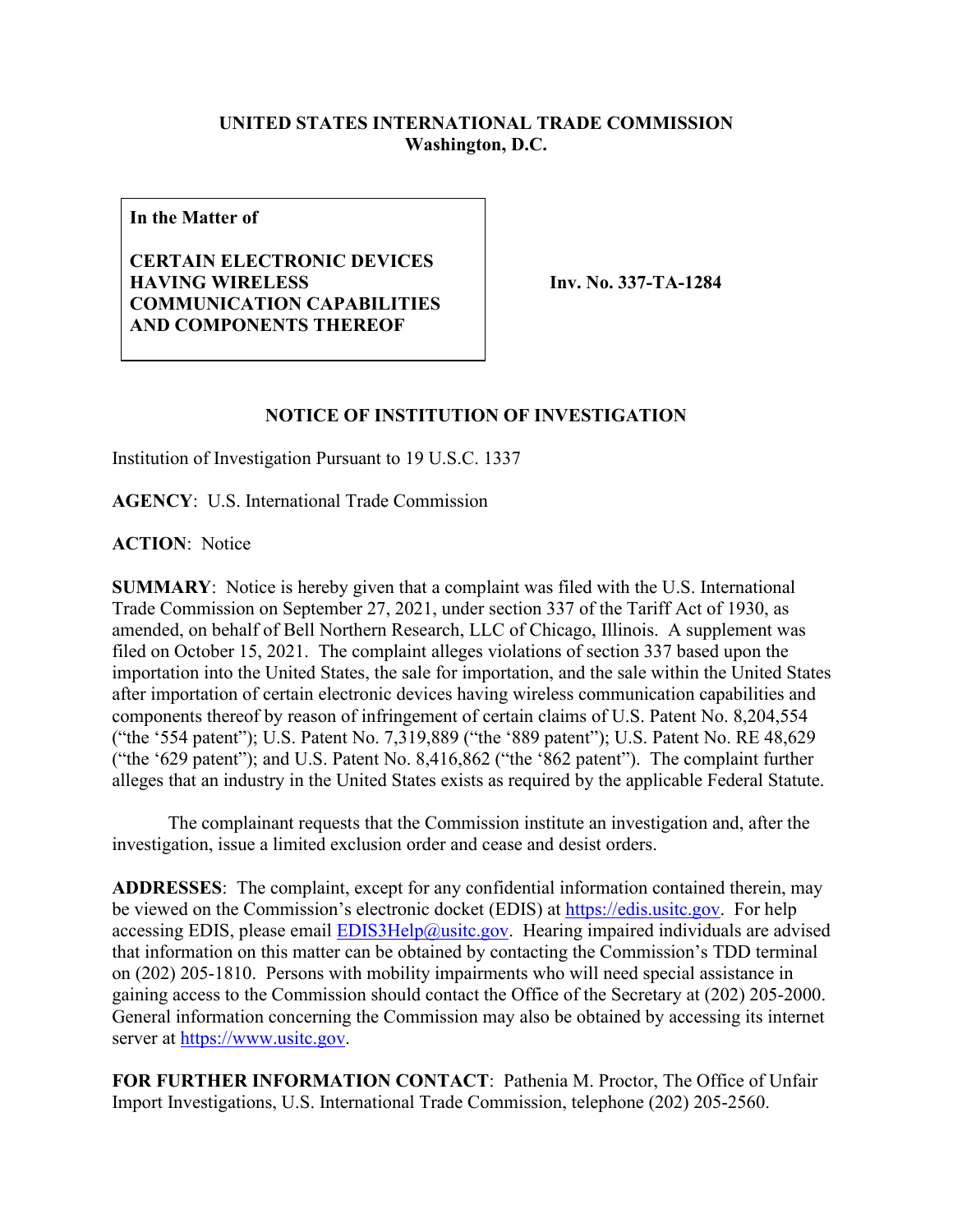## **SUPPLEMENTARY INFORMATION**:

**AUTHORITY**: The authority for institution of this investigation is contained in section 337 of the Tariff Act of 1930, as amended, 19 U.S.C. 1337, and in section 210.10 of the Commission's Rules of Practice and Procedure, 19 C.F.R. 210.10 (2020).

**SCOPE OF INVESTIGATION**: Having considered the complaint, the U.S. International Trade Commission, on October 26, 2021, **ORDERED THAT** –

(1) Pursuant to subsection (b) of section 337 of the Tariff Act of 1930, as amended, an investigation be instituted to determine whether there is a violation of subsection (a)(1)(B) of section 337 in the importation into the United States, the sale for importation, or the sale within the United States after importation of certain products identified in paragraph (2) by reason of infringement of one or more of claims 1, 2, 4-9, and 11-14 of the '554 patent; claims 1, 2, 4-6, 8, 9, 11, and 12 of the '889 patent; claims 1, 8-11, 13, 14, 19, 20, and 27 of the '629 patent; and claims 1-4 and 9-12 of the '862 patent, and whether an industry in the United States exists as required by subsection (a)(2) of section 337;

(2) Pursuant to section 210.10(b)(1) of the Commission's Rules of Practice and Procedure, 19 C.F.R. 210.10(b)(1), the plain language description of the accused products or category of accused products, which defines the scope of the investigation, is "mobile devices (specifically, mobile telephones and tablet computers), personal computers, and televisions having wireless communication capabilities, and components thereof";

(3) Pursuant to Commission Rule  $210.50(b)(1)$ , 19 C.F.R. §  $210.50(b)(1)$ , the presiding administrative law judge shall take evidence or other information and hear arguments from the parties or other interested persons with respect to the public interest in this investigation, as appropriate, and provide the Commission with findings of fact and a recommended determination on this issue, which shall be limited to the statutory public interest factors set forth in 19 U.S.C. §§ l337(d)(l), (f)(1), (g)(1);

(4) For the purpose of the investigation so instituted, the following are hereby named as parties upon which this notice of investigation shall be served:

(a) The complainant is:

Bell Northern Research, LLC 401 North Michigan Avenue Chicago, Illinois 60611

(b) The respondents are the following entities alleged to be in violation of section 337, and are the parties upon which the complaint is to be served: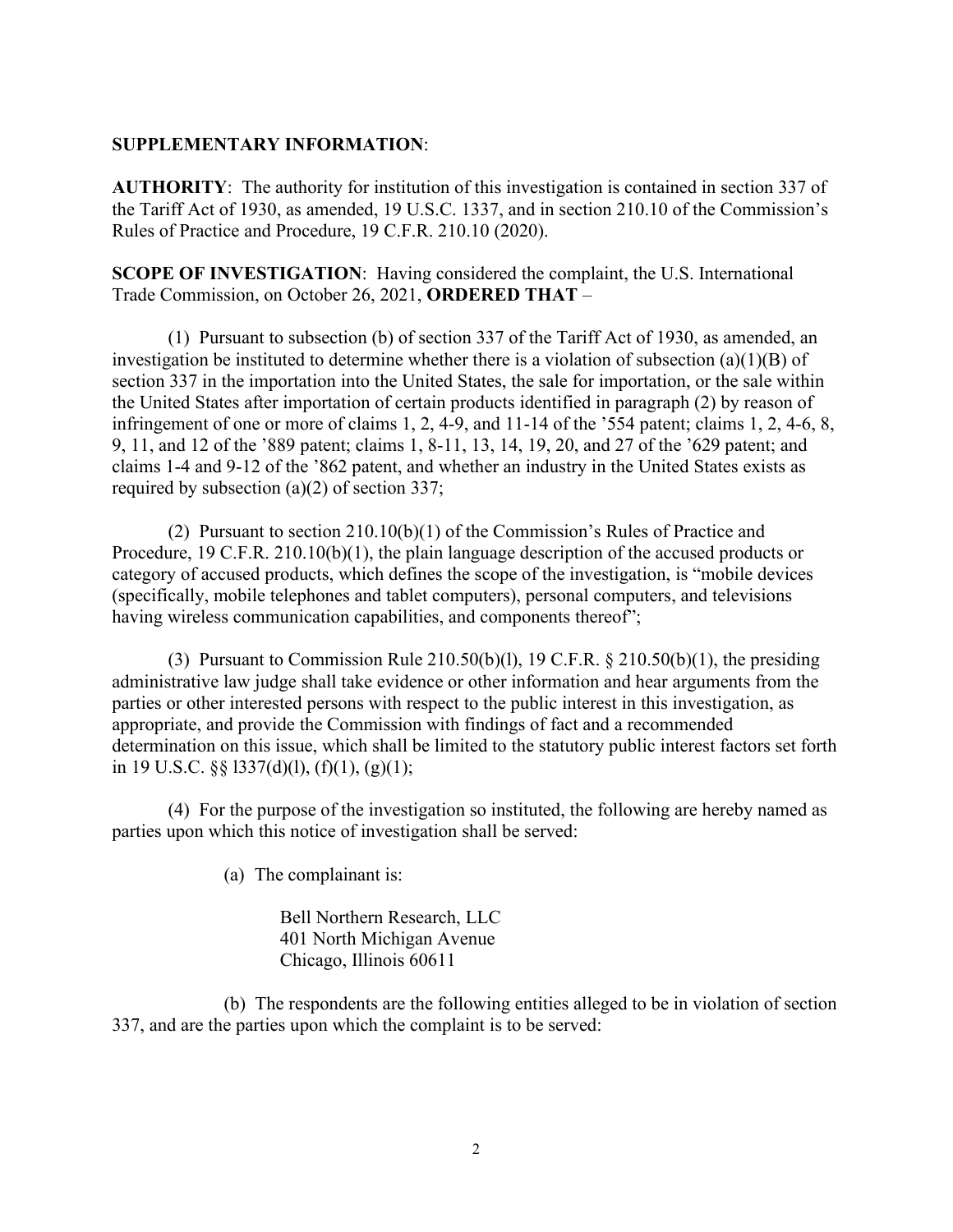Lenovo Group Ltd. No. 6 Chuang Ye Road Shangdi Information Industry Base Haidan District 100085 China

Lenovo (United States), Inc. 1009 Think Pl. Morrisville, NC 27560

Motorola Mobility LLC 222 W. Merchandise Mart Plaza, Suite 1800 Chicago, IL 60654

TCL Electronics Holdings Limited 7/F, TCL Building, 22 Science Park East Avenue, 22E Hong Kong Science Park Hong Kong

TCT Mobile (US) Inc. 25 Edelman, Suite 200 Irvine, California 92618

TTE Technology, Inc. 1860 Compton Avenue Corona, CA 92881

BLU Products, Inc. 10814 NW 33rd St., Building 100 Doral, Florida 33172

BBK Electronics Corp. 23 Bubugao Avenue Wusha Village, Chang'an District Dongguan, Guangdong, 523860 China

OnePlus Technology Co., Ltd. 18F, Block C, Shenye Tairan Bldg. Tairan Eighth Road Chegongmiao, Futian District, Shenzhen Guangdong, 518048 China